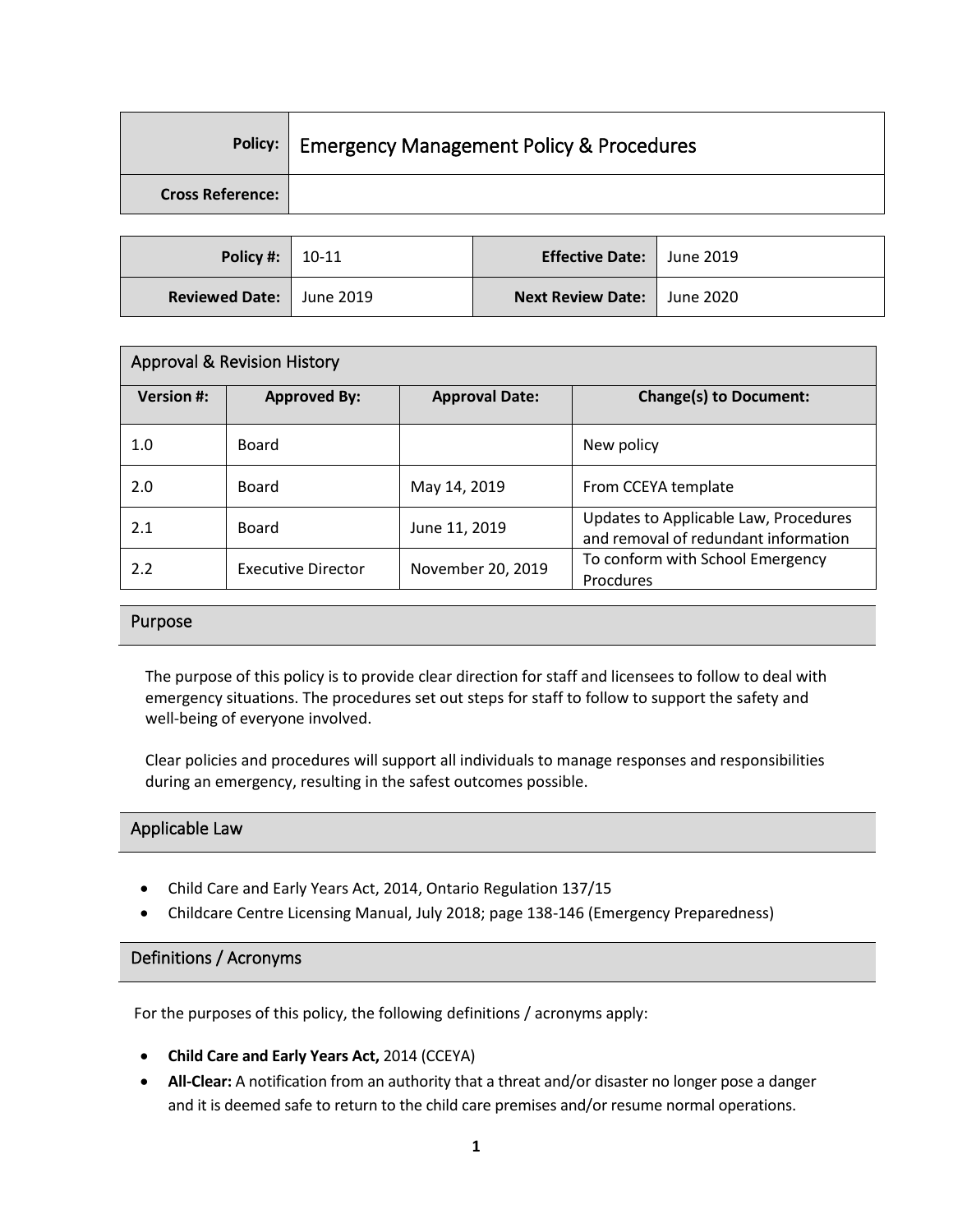- **Authority:** A person or entity responsible for providing direction during an emergency situation (e.g. Emergency Services Personnel, the Executive Director, Supervisor, Principal, Vice Principal).
- **Emergency:** An urgent or pressing situation where immediate action is required to ensure the safety of children and adults in attendance. These include situations that may not affect the whole child care centre (e.g. child-specific incidents) and where 911 is called.
- **Emergency Services Personnel**: persons responsible for ensuring public safety and mitigating activities in an emergency (e.g. law enforcement, fire departments, emergency medical services, rescue services).
- **Evacuation Site:** the designated off-site location where shelter is obtained during an emergency. The evacuation site is used when it is deemed unsafe to be at or return to the child care centre.
- **Licensee**: The individual or agency licensed by the Ministry of Education responsible for the operation and management of each child care centre it operates (i.e. the operator).
- **Meeting Place**: the designated safe place near the child care centre where everyone is to initially gather before proceeding to the evacuation site, or returning to the child care centre if evacuation is not necessary.
- **Staff**: Individual employed by the licensee (e.g. program staff, supervisor).
- **Unsafe to Return:** A notification from an authority that a threat and/or disaster continue to pose a danger and it is unsafe to return to the child care premises.

## **Policy**

In the event of an emergency, JCD staff are responsible for evacuating the daycare in accordance with this policy, ensuring the safety of children and communication with parents.

## **Staff will follow the three phases of emergency response procedure:**

- 1. Immediate Emergency Response;
- 2. Next Steps during an Emergency; and
- 3. Recovery.

**Staff will ensure that children are kept safe, are accounted for and are supervised at all times during an emergency situation.**

**For situations that require evacuation of the child care centre, the meeting place to gather immediately will be located at: The Learning Garden Rocks located south of the adventure playground near Jackman Avenue.**

If it is deemed 'unsafe to return' to the child care centre, the evacuation site to proceed to is located at: **Children's Circle Daycare, 175 Hampton Avenue. 416-461-5151.**

Note: all directions given by emergency services personnel will be followed under all circumstances, including directions to evacuate to locations different than those listed above.

For any emergency situations involving a child with an individualized plan in place, the procedures in the child's individualized plan will be followed.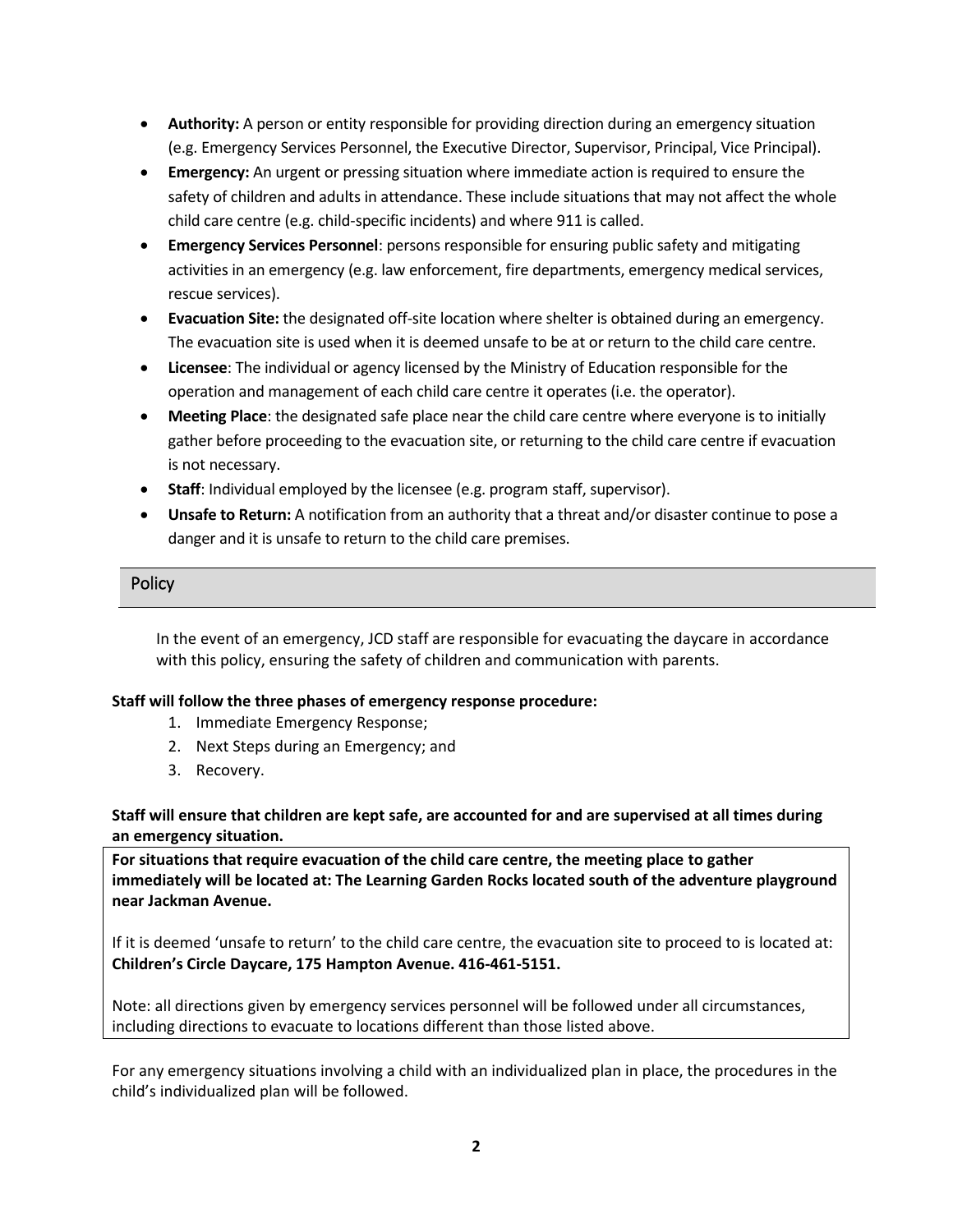If any emergency situations occur that are not described in this document, the ED, Supervisor, Principal, Vice Principal, designate, or emergency personnel such as police or fire will provide direction to staff for the immediate response and next steps. Staff will follow the direction given.

If any emergency situations result in a serious occurrence, the serious occurrence policy and procedures will also be followed.

All emergency situations will be documented in detail by Executive Director in the daily written record.

## Additional Policy Statements

**E.g. regular drills with staff for training/practice, emergency bag preparation, etc.**

**In all emergencies, staff will remain calm and provide clear direction to children. Staff will ensure the emergency contact information / the room pouch is kept with the group.** 

Roles & Responsibilities

#### **Executive Director/Supervisor**

• In the event that the Daycare premises need to be evacuated, the ED/Supervisor is responsible for notifying all daycare rooms immediately.

#### **Staff**

• It is the responsibility of all staff, students and volunteers to read, review and ensure compliance of this policy.

## Procedure

# Procedures Phase 1: Immediate Emergency Response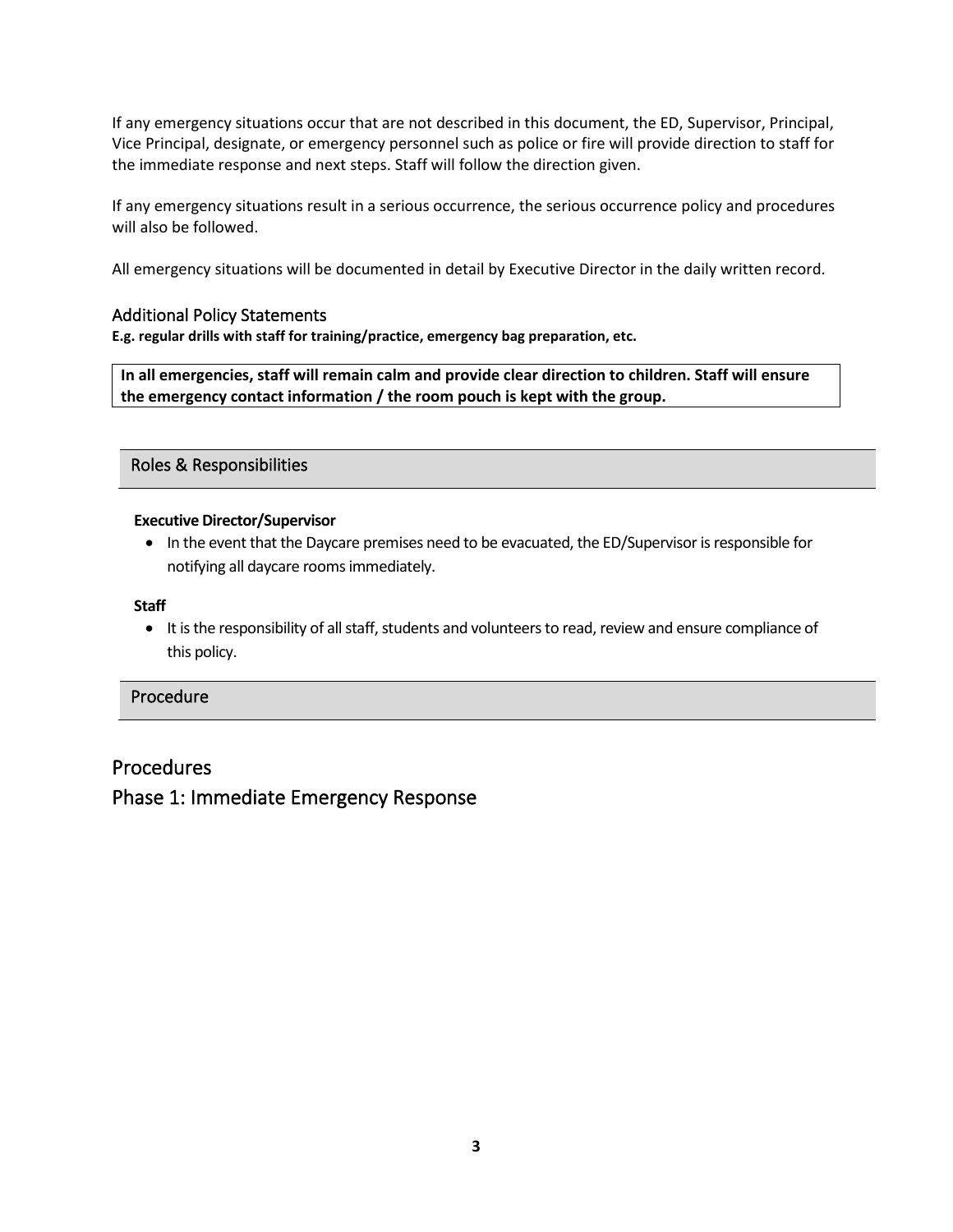| <b>Emergency</b><br><b>Situation</b> | <b>Roles and Responsibilities</b>                                                                                                                                                                                                                                      |
|--------------------------------------|------------------------------------------------------------------------------------------------------------------------------------------------------------------------------------------------------------------------------------------------------------------------|
| <b>Fire Drill</b>                    | Staff will blow a whistle or announce the Fire Drill<br>1.                                                                                                                                                                                                             |
|                                      | Emphasize serious, orderly, quiet efficiency.<br>2.                                                                                                                                                                                                                    |
|                                      | 3.<br>No coats, books, etc., should be taken outside; however, children should be                                                                                                                                                                                      |
|                                      | in shoes or boots                                                                                                                                                                                                                                                      |
|                                      | Close all classroom windows and lights<br>4.                                                                                                                                                                                                                           |
|                                      | Proceed to the nearest exit and go to meeting location<br>5.                                                                                                                                                                                                           |
|                                      | Staff must care attendance and Emergency Procedures folder<br>6.                                                                                                                                                                                                       |
|                                      | Children who were elsewhere (washroom) should join group outside at<br>7.<br>meeting location.                                                                                                                                                                         |
|                                      | Take attendance - if all students are accounted for, hold up folder with<br>8.                                                                                                                                                                                         |
|                                      | green side facing out (if participating in school drill). If any students are not                                                                                                                                                                                      |
|                                      | accounted for hold up folder with red side facing out. Coordinate with                                                                                                                                                                                                 |
|                                      | school to determine location of missing children.                                                                                                                                                                                                                      |
|                                      | Re-enter the building quietly. School re-entry bell will sound which is the<br>9.                                                                                                                                                                                      |
|                                      | signal that it is safe to go back inside.                                                                                                                                                                                                                              |
|                                      | <b>Before a Fire Drill:</b>                                                                                                                                                                                                                                            |
|                                      | Be sure your class has a Fire Exit sign prominently displayed next to the door<br>٠                                                                                                                                                                                    |
|                                      | which shows both your primary exit and alternate exit. If you are missing<br>one tell the Principal.                                                                                                                                                                   |
|                                      | Ensure that children know the correct exists for any room they normally use.<br>٠                                                                                                                                                                                      |
|                                      | Impress on them the fact that if they are in the washroom when the fire<br>$\bullet$                                                                                                                                                                                   |
|                                      | alarm rings, they should go out the door nearest to the washroom and meet<br>their class outside.                                                                                                                                                                      |
|                                      | Children should be reminded to use quiet, calm behaviour. They are<br>٠<br>expected not to talk and they must walk, and never run.                                                                                                                                     |
|                                      | Ensure children know where the class will meet outside.                                                                                                                                                                                                                |
|                                      | If a fire alarm is sounded during lunch, children will exit school with                                                                                                                                                                                                |
|                                      | lunchrooms supervisors. Children will be asked to go to their designated                                                                                                                                                                                               |
|                                      | meeting spot to meet their teacher.                                                                                                                                                                                                                                    |
|                                      | ** In the case of a real fire staff should pull the fire alarm and call 911. During<br>the school day, the Principal / Designate will call the TDSB Call Centre (416) 395-<br>4620 upon evacuating. If Fire Dept. doesn't arrive, the Principal will also call<br>911. |
|                                      | ** Arrangements have been made with Frankland School 416-393-9720;<br>Weswood 416-396-2480; and Chester School 416-396-2325 if the school needs<br>to relocate. Directions will be given by the Principal, VP or designate.                                            |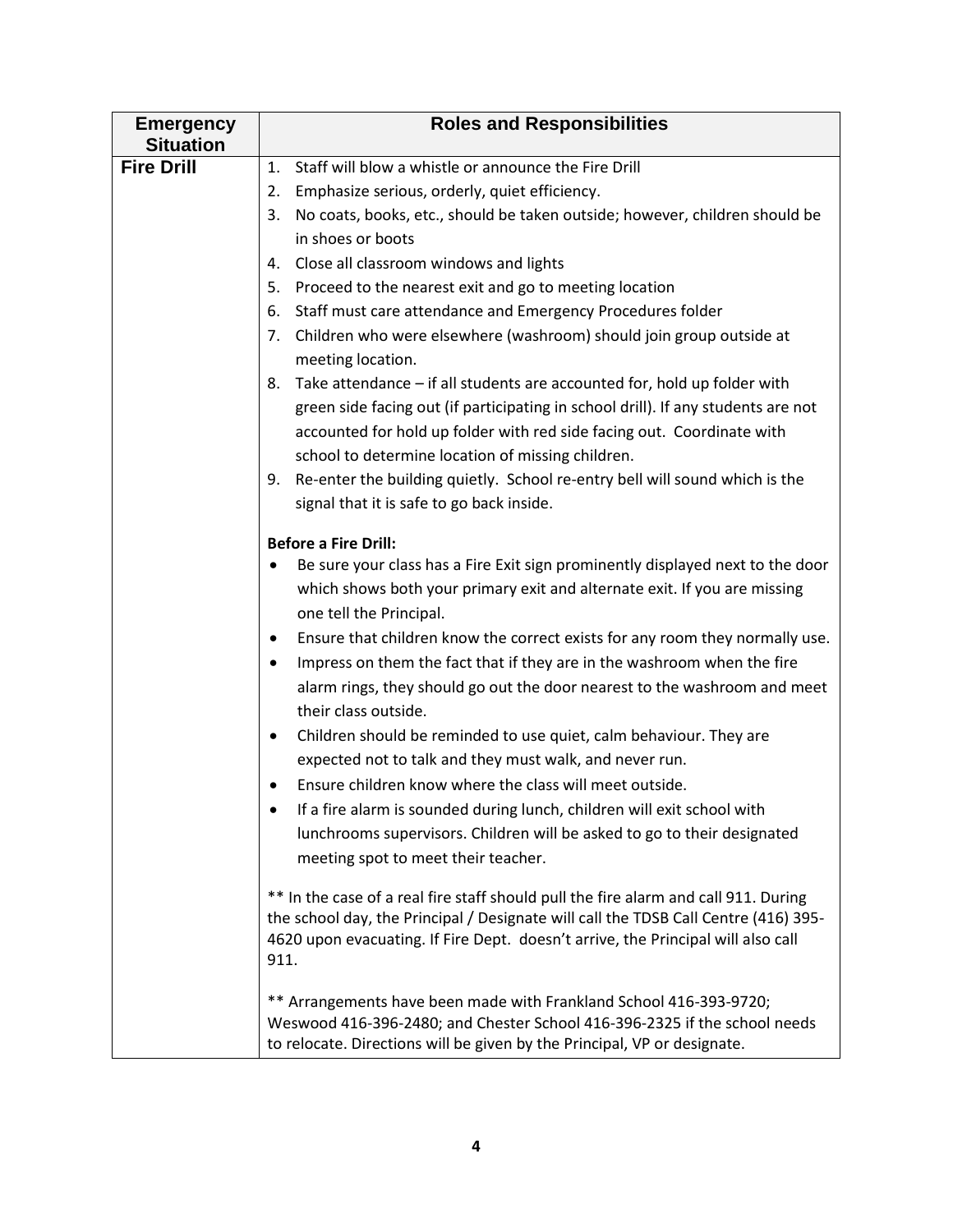| <b>Fire Drill</b><br>during Lunch /<br><b>Recess</b> | Daycare children who normally have their lunch in daycare rooms 101, 105 &<br>107 will remain in their Daycare groups with Daycare Staff during lunchtime<br>drills. |
|------------------------------------------------------|----------------------------------------------------------------------------------------------------------------------------------------------------------------------|
|                                                      | Daycare children not in 101, 105 or 107 will follow these procedures:                                                                                                |
|                                                      | <b>From GPR:</b>                                                                                                                                                     |
|                                                      | Lunchroom supervisors will lead children outside to designated areas.<br>1)                                                                                          |
|                                                      | Lunchroom supervisors will take head count and compare to class lunch<br>2)<br>attendance.                                                                           |
|                                                      | 3) Teachers will come and collect their Lunchroom Attendance from the                                                                                                |
|                                                      | Lunchroom Supervisors assigned to their class                                                                                                                        |
|                                                      | Teacher will take Attendance<br>4)                                                                                                                                   |
|                                                      | <b>From Daycare Classrooms:</b>                                                                                                                                      |
|                                                      | Exit through primary / alternate exit<br>1.                                                                                                                          |
|                                                      | Follow Fire Drill procedures above<br>2.                                                                                                                             |
|                                                      | If Outside:                                                                                                                                                          |
|                                                      | Bells will ring 4 short blasts<br>1.                                                                                                                                 |
|                                                      | Lunchroom Supervisors will direct students to go to their classroom's regular<br>2.<br>meeting spot                                                                  |
|                                                      | Teachers will come and collect Lunchroom Attendance from Lunchrooms<br>3.                                                                                            |
|                                                      | Supervisors assigned to their class.                                                                                                                                 |
|                                                      | Teachers will take attendance.<br>4.                                                                                                                                 |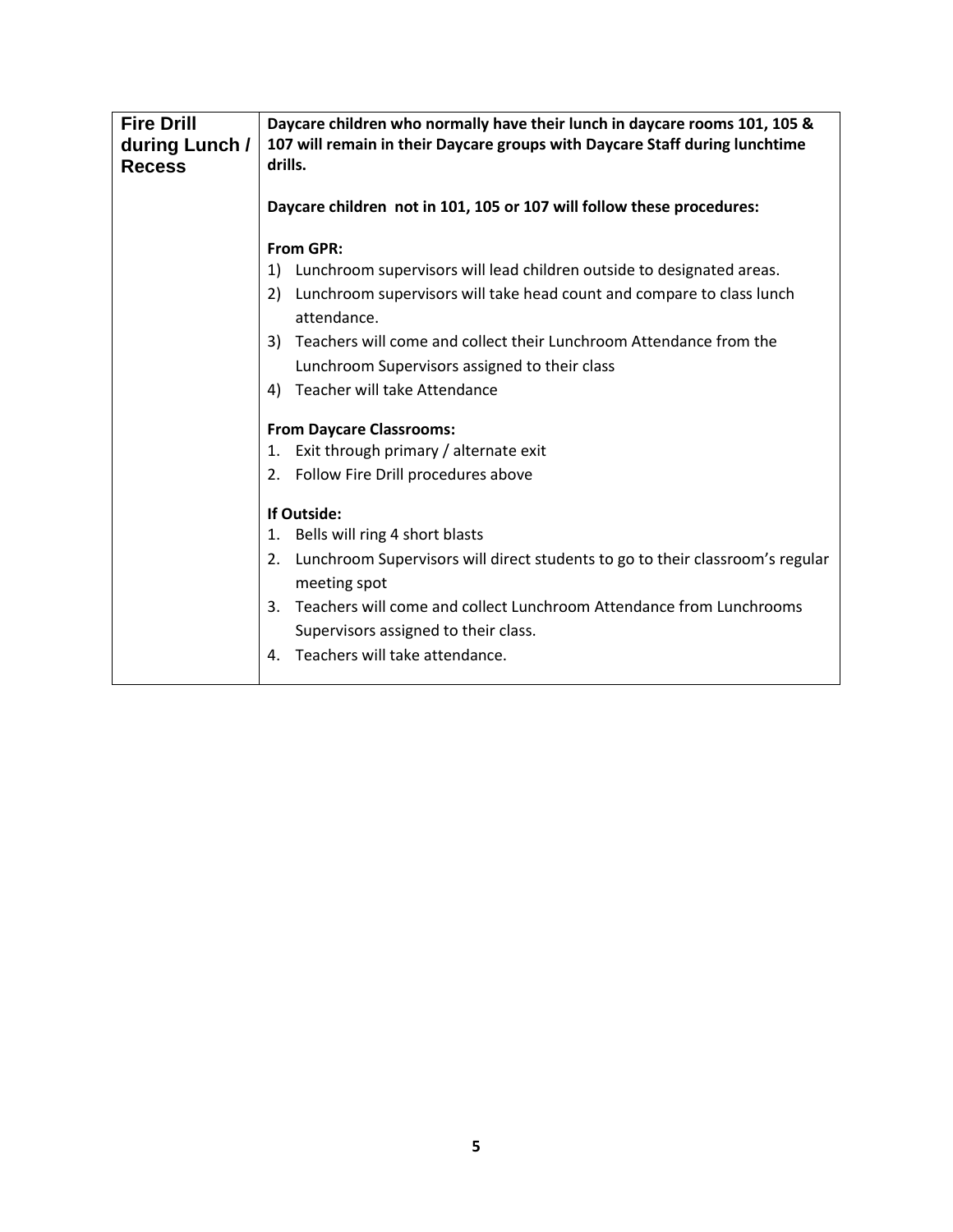| Lockdown                     | 1. | The staff member who becomes aware of the threat must:                           |
|------------------------------|----|----------------------------------------------------------------------------------|
| When a threat is             |    | Inform all other staff of the threat as quickly and safely as possible<br>a.     |
| on, very near, or            |    | Call 911 if emergency services is not yet aware of the situation<br>b.           |
| inside the child care        | 2. | Staff members who are outdoors must ensure everyone who is outdoors              |
| centre. E.g. a<br>suspicious |    | proceeds to a safe location. This will depend on the location of the threat.     |
| individual in the            | 3. | If the threat is inside the school, staff and children should proceed to         |
| building who is              |    | Children's Circle, the Emergency Evacuation Centre. If possible call Children's  |
| posing a threat.             |    | Circle at 416-461-5151 to let them know the situation.                           |
|                              |    |                                                                                  |
|                              | 4. | If the threat is outside the school, staff and children should proceed inside,   |
|                              |    | entering through a door using a swipe card. Once inside proceed                  |
|                              |    | immediately to the any first floor daycare room. There is no need to             |
|                              |    | maintain ratios or age groupings during an emergency.                            |
|                              | 5. | Staff inside the child care centre must:                                         |
|                              |    | gather all children and move them away from doors and windows;<br>а.             |
|                              |    | b. take children's attendance to confirm all children are accounted for;         |
|                              |    | take shelter in closets and/or under furniture with the children, if<br>c.       |
|                              |    | appropriate;                                                                     |
|                              |    | d. remain calm and keep children calm and quiet.                                 |
|                              |    | e. ensure children remain in the sheltered space;                                |
|                              |    | f.<br>mute all cellular phones; and                                              |
|                              |    | wait for further instructions.<br>g.                                             |
|                              | 6. | Staff inside the program room(s) should also:                                    |
|                              |    | a. Look out in the hallway before locking the door to ensure all children        |
|                              |    | are in a classroom; if you see a child, tell them to come inside.                |
|                              |    | close all window coverings and doors;<br>b.                                      |
|                              |    | lock and barricade the room door;<br>c.                                          |
|                              |    | gather emergency medication; and<br>d.                                           |
|                              |    | join the rest of the group for shelter.<br>e.                                    |
|                              |    | f.<br>Keep everyone facing away from glass and doors where possible.             |
|                              |    | No use of washrooms (unless a washroom exists in the classroom)<br>g.            |
|                              | 7. | The Executive Director or Designate will immediately:                            |
|                              |    | close and lock all child care centre entrance/exit doors, if possible; and<br>а. |
|                              |    | b. take shelter.                                                                 |
|                              | 8. | During the school day, the Principal or Designate will notify staff and          |
|                              |    | students as follows: "Attention all Teachers and Staff! This is a Jackman        |
|                              |    | School emergency. The school is now in Lockdown."                                |
|                              | 9. | One staff from each room should email or text the Principal to indicate          |
|                              |    | attendance. Allina.lee@tdsb.on.ca or 647-457-9608.                               |
|                              |    | 10. Only open doors when an "All clear" is given by the Principal, designate or  |
|                              |    |                                                                                  |
|                              |    | emergency personnel such as police.                                              |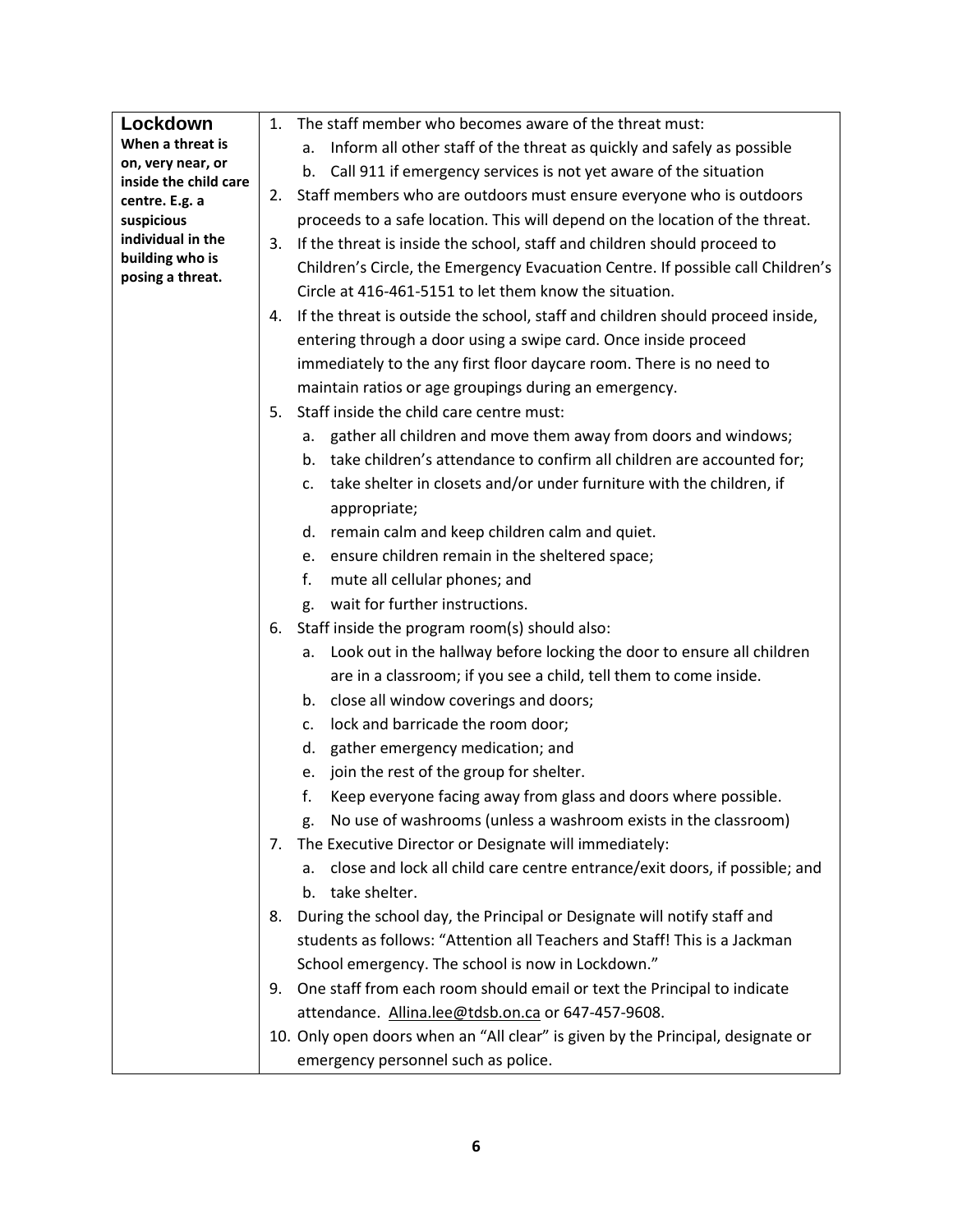|                                           | 11. Only emergency service personnel are allowed to enter or exit the child care       |
|-------------------------------------------|----------------------------------------------------------------------------------------|
|                                           | centre during a lockdown.                                                              |
|                                           |                                                                                        |
| <b>Hold &amp; Secure</b>                  | The staff member who becomes aware of the external threat must inform all<br>1.        |
| When a threat is in                       | other staff of the threat as quickly and safely as possible.                           |
| the general vicinity<br>of the child care |                                                                                        |
| centre, but not on                        | 2.<br>Staff members who are outdoors must ensure everyone returns to their             |
| or inside the child                       | program room(s) immediately.                                                           |
| care premises. E.g.                       |                                                                                        |
| a shooting at a                           | 3.<br>Staff in the program room must immediately:                                      |
| nearby building.                          | remain calm;                                                                           |
| <b>Staff and students</b>                 | take children's attendance to confirm all children are accounted for;<br>$\bullet$     |
| are considered safe<br>inside the school. | close all window coverings and windows in the program room;<br>٠                       |
|                                           | continue normal operations of the program; and<br>٠<br>wait for further instructions.  |
|                                           |                                                                                        |
|                                           | 4 The Executive Director or Designate must immediately:                                |
|                                           | close and lock all entrances/exits of the child care centre;                           |
|                                           | close all blinds and windows outside of the program rooms; and<br>٠                    |
|                                           | place a note on the external doors with instructions that no one may<br>$\bullet$      |
|                                           | enter or exit the school.                                                              |
|                                           |                                                                                        |
|                                           | During the school day, the Principal or Designate will notify staff and students as    |
|                                           | follows: "Attention all Teachers and Staff! This is a Jackman School emergency.        |
|                                           | The school is now in Hold & Secure."                                                   |
|                                           |                                                                                        |
|                                           | If a Hold & Secure happens during recess or while a class is outside, staff must       |
|                                           | bring all students into the building immediately.                                      |
|                                           |                                                                                        |
|                                           | Only emergency service personnel are allowed to enter or exit the building             |
|                                           | during a Hold & Secure.                                                                |
|                                           |                                                                                        |
| <b>Bomb Threat</b><br>A threat to         | 1) The staff member who becomes aware of the threat must:<br>remain calm;<br>$\bullet$ |
| detonate an                               | call 911 if emergency services is not yet aware of the situation;                      |
| explosive device to                       | follow the directions of emergency services personnel; and                             |
| cause property                            | take children's attendance to confirm all children are accounted for.                  |
| damage, death, or                         |                                                                                        |
| injuries E.g. phone                       | A. Where the threat is received by telephone, the person on the phone                  |
| call bomb threat,                         | should try to keep the suspect on the line as long as possible while                   |
| receipt of a<br>suspicious package.       | another individual calls 911 and communicates with emergency services                  |
|                                           | personnel.                                                                             |
|                                           |                                                                                        |
|                                           | B. Where the threat is received in the form of a suspicious package, staff             |
|                                           | must ensure that no one approaches or touches the package at any                       |
|                                           | time.                                                                                  |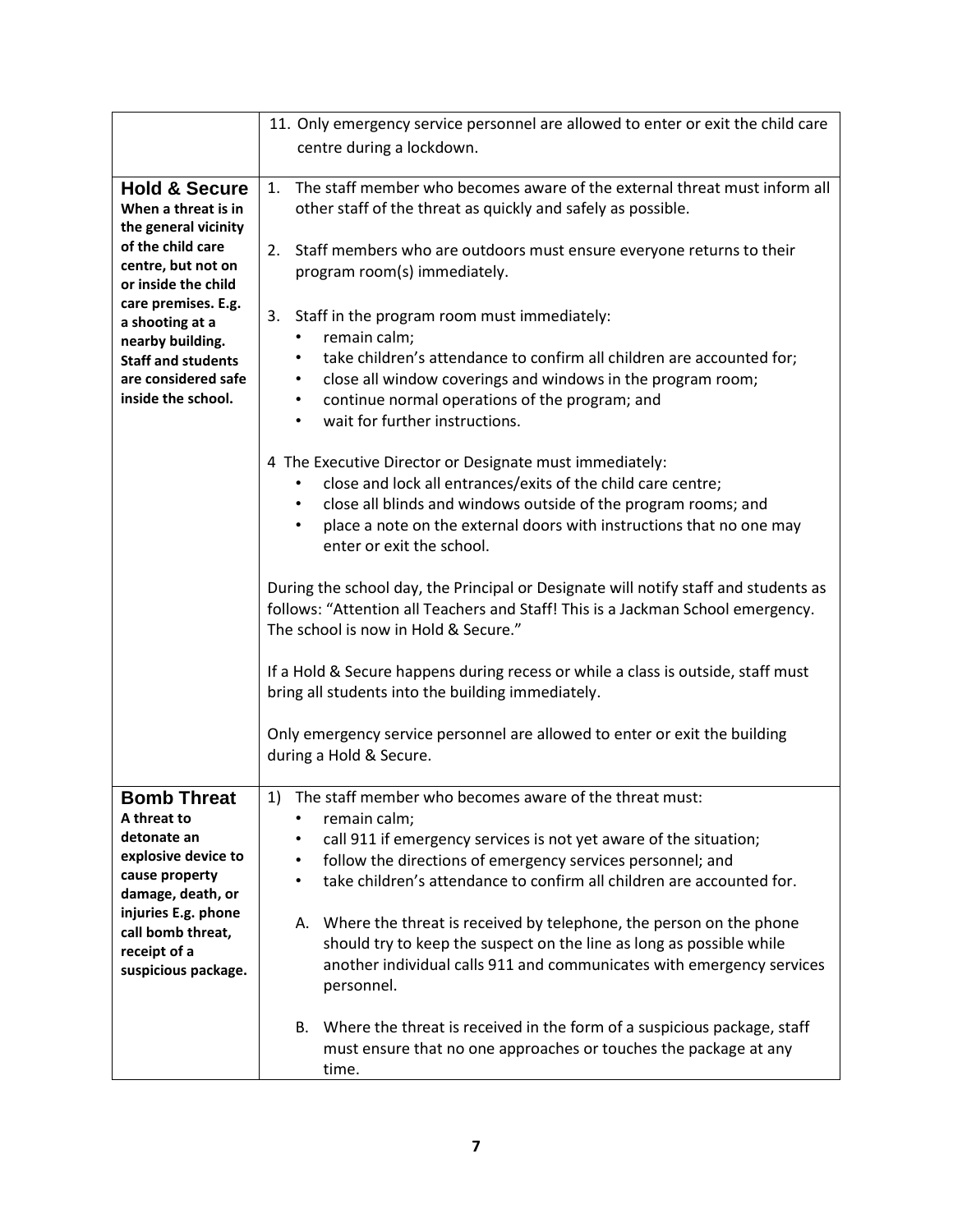| <b>Disaster</b>    | 1) The staff member who becomes aware of the disaster must inform all other             |
|--------------------|-----------------------------------------------------------------------------------------|
| <b>Requiring</b>   | staff of the incident and that the centre must be evacuated, as quickly and safely      |
| <b>Evacuation</b>  | as possible. If the disaster is a fire, the fire alarm pull station must be used and    |
| A serious incident | staff must follow the centre's fire evacuation procedures.                              |
| that affects the   |                                                                                         |
| physical building  | 2) Staff must immediately:                                                              |
| and requires       | remain calm;                                                                            |
| everyone to leave  | gather all children, the attendance record, children's emergency contact                |
| the premises. E.g. | information any emergency medication;                                                   |
| fire, flood, power | exit the building with the children using the nearest safe exit, bringing<br>$\bullet$  |
| failure.           | children's outdoor clothing (if possible) according to weather conditions;              |
|                    |                                                                                         |
|                    | escort children to the meeting place; and<br>$\bullet$                                  |
|                    | take children's attendance to confirm all children are accounted for;<br>$\bullet$      |
|                    | keep children calm; and<br>$\bullet$                                                    |
|                    | wait for further instructions.<br>$\bullet$                                             |
|                    | 3) If possible, staff should also:                                                      |
|                    | bring children's outdoor clothing according to weather conditions;                      |
|                    | take the pouch & first aid kit; and<br>$\bullet$                                        |
|                    | take all emergency and non-emergency medications<br>$\bullet$                           |
|                    |                                                                                         |
|                    | 4) Designated staff will:                                                               |
|                    | help any individuals with medical and/or special needs who need                         |
|                    | assistance to go to the meeting place (in accordance with the procedure                 |
|                    | in a child's individualized plan, if the individual is a child); and                    |
|                    | in doing so, follow the instructions posted on special needs equipment<br>$\bullet$     |
|                    | or assistive devices during the evacuation.                                             |
|                    | If a child or children cannot be safely assisted to exit the building, the<br>$\bullet$ |
|                    | designated staff will assist them to a safe location, stay with them and                |
|                    | ensure their required medication is accessible, if applicable; and                      |
|                    | wait for further instructions.                                                          |
|                    |                                                                                         |
|                    | 5) If possible, the site designate must conduct a walk-through of the child care        |
|                    | centre to verify that everyone has exited the building and secure any windows or        |
|                    | doors, unless otherwise directed by emergency services personnel.                       |
|                    |                                                                                         |
|                    | For situations that require evacuation of the child care centre, the meeting            |
|                    | place to gather immediately will be located at: The Learning Garden Rocks               |
|                    | located south of the adventure playground near Jackman Avenue.                          |
|                    | If it is deemed 'unsafe to return' to the child care centre, the evacuation site to     |
|                    | proceed to is located at: Children's Circle Daycare, 175 Hampton Avenue. 416-           |
|                    | 461-5151.                                                                               |
|                    |                                                                                         |
|                    | Any evacuation during the school day would be at the direction of the                   |
|                    | Principal, Vice Principal or Designate.                                                 |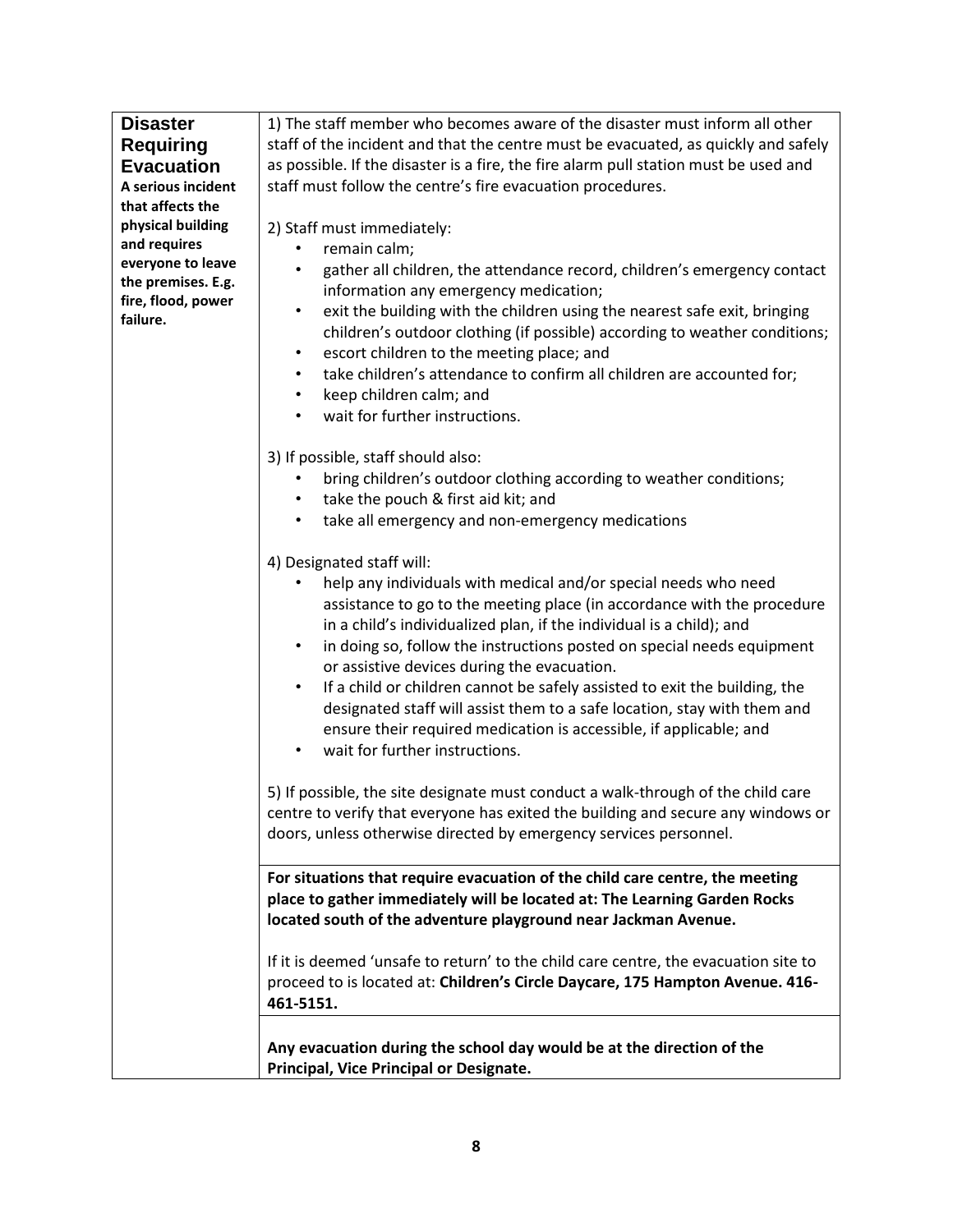| Disaster-            | The staff member who becomes aware of the external environmental threat<br>1)      |
|----------------------|------------------------------------------------------------------------------------|
| <b>External</b>      | must inform all other staff of the threat as quickly and safely as possible and,   |
| <b>Environmental</b> | according to directions from emergency services personnel, advise whether          |
| Threat-              | to remain on site or evacuate the premises.                                        |
| Shelter-in-          |                                                                                    |
| <b>Place</b>         | If remaining on site:                                                              |
| An incident outside  | Staff members who are outdoors with children must ensure everyone who is<br>1)     |
| of the building that | outdoors returns to their program room immediately.                                |
| may have adverse     |                                                                                    |
| effects on persons   | 2)<br>Staff must immediately:                                                      |
| in the child care    |                                                                                    |
| centre. E.g. gas     | remain calm;                                                                       |
| leak, oil spill,     | take children's attendance to confirm all children are accounted for;<br>$\bullet$ |
| chemical release,    | close all program room windows and all doors that lead outside (where<br>$\bullet$ |
| forest fire, nuclear | applicable);                                                                       |
| emergency.           | close windows; seal off external air entryways located in the program<br>$\bullet$ |
|                      | rooms (where applicable);                                                          |
|                      | continue with normal operations of the program; and<br>$\bullet$                   |
|                      | wait for further instructions.                                                     |
|                      |                                                                                    |
|                      | The Executive Director or Designate must:<br>3)                                    |
|                      | seal off external air entryways not located in program rooms (where                |
|                      | applicable);                                                                       |
|                      | place a note on all external doors with instructions that no one may<br>$\bullet$  |
|                      | enter or exit the child care centre until further notice; and                      |
|                      | turn off all air handling equipment (i.e. heating, ventilation and/or air          |
|                      | conditioning, where applicable).                                                   |
|                      |                                                                                    |
|                      | If emergency services personnel otherwise direct the child care centre to          |
|                      | evacuate, follow the procedures outlined in the "Disaster Requiring Evacuation"    |
|                      | section of this policy.                                                            |
| <b>Natural</b>       | The staff member who becomes aware of the tornado or tornado warning               |
|                      | 1)                                                                                 |
| Disaster:            | must inform all other staff as quickly and safely as possible.                     |
| Tornado /            |                                                                                    |
| Tornado              | Staff members who are outdoors with children must ensure everyone who is           |
| <b>Warning</b>       | outdoors returns to their program room(s) immediately.                             |
|                      |                                                                                    |
|                      | Staff must immediately:<br>3)                                                      |
|                      | remain calm;                                                                       |
|                      | gather all children;                                                               |
|                      | go to the basement, or if not possible, take shelter in small interior             |
|                      | ground floor rooms such as washrooms, closets or hallways;                         |
|                      | take children's attendance to confirm all children are accounted for;              |
|                      | remain and keep children away from windows, doors and exterior walls;              |
|                      | keep children calm;                                                                |
|                      | conduct ongoing visual checks of the children; and<br>٠                            |
|                      | wait for further instructions.<br>$\bullet$                                        |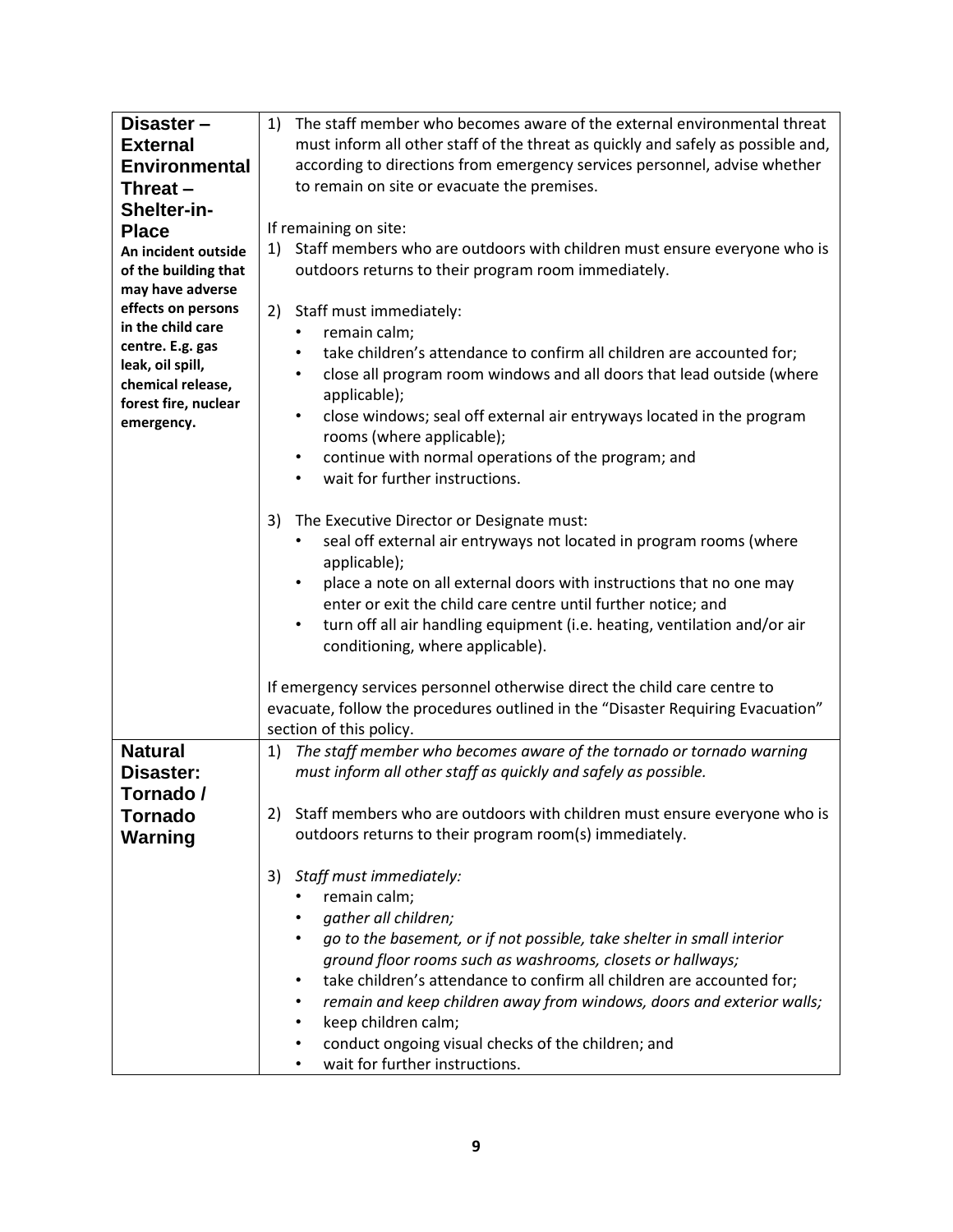| <b>Natural</b>    | 1) Staff in the program room must immediately:                                           |
|-------------------|------------------------------------------------------------------------------------------|
| Disaster:         | remain calm;                                                                             |
| <b>Major</b>      | instruct children to find shelter under a sturdy desk or table and away<br>$\bullet$     |
| <b>Earthquake</b> | from unstable structures;                                                                |
|                   | ensure that everyone is away from windows and outer walls;<br>$\bullet$                  |
|                   | help children who require assistance to find shelter;<br>$\bullet$                       |
|                   | for individuals in wheelchairs, lock the wheels and instruct the individual<br>$\bullet$ |
|                   | to duck as low as possible, and use a strong article (e.g. shelf, hard book,             |
|                   | etc.) to protect their head and neck;                                                    |
|                   | find safe shelter for themselves;<br>$\bullet$                                           |
|                   | visually assess the safety of all children; and<br>$\bullet$                             |
|                   | wait for the shaking to stop.<br>$\bullet$                                               |
|                   |                                                                                          |
|                   | 2) Staff members who are outdoors with children must immediately ensure                  |
|                   | that everyone outdoors stays away from buildings, power lines, trees, and                |
|                   |                                                                                          |
|                   | other tall structures that may collapse, and wait for the shaking to stop.               |
|                   | 3) Once the shaking stops, staff must:                                                   |
|                   | gather the children, their emergency cards and emergency medication;                     |
|                   | and                                                                                      |
|                   | exit the building through the nearest safe exit, where possible, in case of<br>٠         |
|                   | aftershock or damage to the building.                                                    |
|                   |                                                                                          |
|                   | If possible, prior to exiting the building, staff should also:<br>4)                     |
|                   | take a first aid kit; and                                                                |
|                   | gather all non-emergency medications.                                                    |
|                   |                                                                                          |
|                   | 5) Individuals who have exited the building must gather at the meeting place             |
|                   | and wait for further instructions.                                                       |
|                   |                                                                                          |
|                   | 6)<br>Designated staff will:                                                             |
|                   | help any individuals with medical and/or special needs who need                          |
|                   | assistance to go to the meeting place (in accordance with the procedure                  |
|                   | in a child's individualized plan, if the individual is a child); and                     |
|                   | in doing so, follow the instructions posted on special needs equipment<br>$\bullet$      |
|                   | or assistive devices during the evacuation.                                              |
|                   | If a child or children cannot be safely assisted to exit the building, the<br>$\bullet$  |
|                   | designated staff will assist them to a safe location, stay with them and                 |
|                   | ensure their required medication is accessible, if applicable; and                       |
|                   | wait for further instructions.                                                           |
|                   |                                                                                          |
|                   | The site designate must conduct a walkthrough of the child care centre to<br>7)          |
|                   | ensure all individuals have evacuated, where possible.                                   |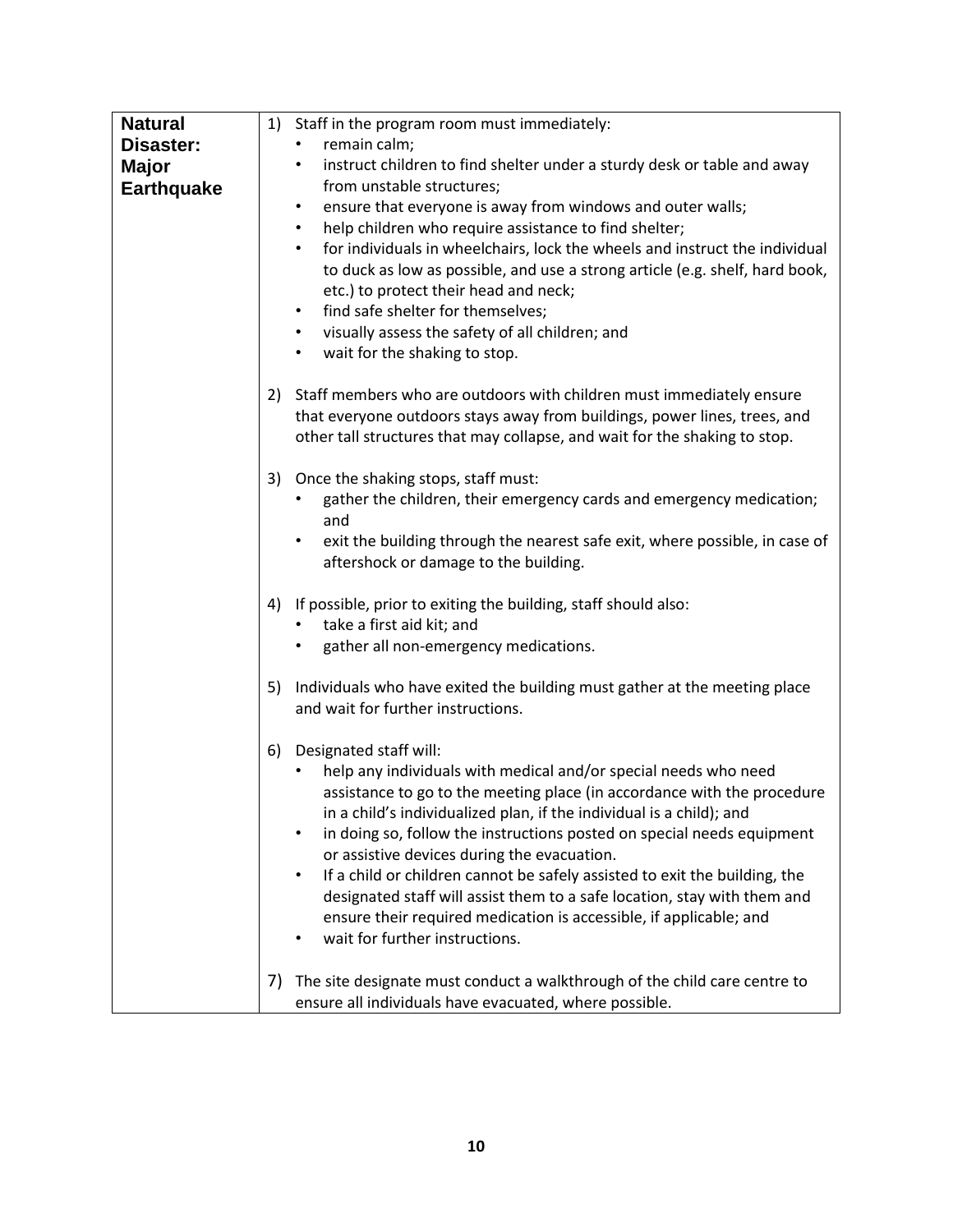| <b>Other</b>       | The Executive Director and/or Supervisor will advise staff, children and |
|--------------------|--------------------------------------------------------------------------|
| <b>Emergencies</b> | families of what to do in the event of another type of emergency.        |

**Staff who are in the building and not in program and/or not working at the time of an emergency should assist in other programs where children are present. Staff must inform the school office of any emergency.**

## Phase 2: Next Steps During the Emergency

- 1) Where emergency services personnel are not already aware of the situation, the ED/Supervisor or Designate must notify emergency services personnel (911) of the emergency as soon as possible.
- 2) ED/Supervisor or Designate must notify staff in school office of the emergency as soon as possible
- 3) When the child care centre has been evacuated, emergency services must be notified of individuals remaining inside the building, if applicable.
- 4) If the licensee is not already on site, the site designate must contact the licensee to inform them of the emergency situation and the current status, once it is possible and safe to do so.

| <b>List of Emergency Contacts:</b>                                                                      |
|---------------------------------------------------------------------------------------------------------|
| <b>Local Police Department: 911</b>                                                                     |
| Ambulance: 911                                                                                          |
| <b>Local Fire Services: 911</b>                                                                         |
| Licensee Contact(s): Donna Spreitzer 416-729-0779 or Karen Anthony 416-706-3938                         |
| Child Care Centre Site Designate: Donna Spreitzer 416-729-0779 or Karen Anthony 416-706-3938            |
| Jackman Avenue Public School: 416-393-9710 Principal: Allina Lee Cell: 647-457-9608 (keep confidential) |
| Children's Circle Daycare is at 175 Hampton Avenue. 416-461-5151                                        |

- 5) Where any staff, students and/or volunteers are not on site, Supervisor or Designate must notify these individuals of the situation, and instruct them to proceed directly to the evacuation site if it is not safe or practical for them return to the child care centre. This can be done using the WhatsApp Emergency Daycare Emergency List.
- 6) The ED/Supervisor or Designate must wait for further instructions from emergency services personnel. Once instructions are received, they must communicate the instructions to staff and ensure they are followed.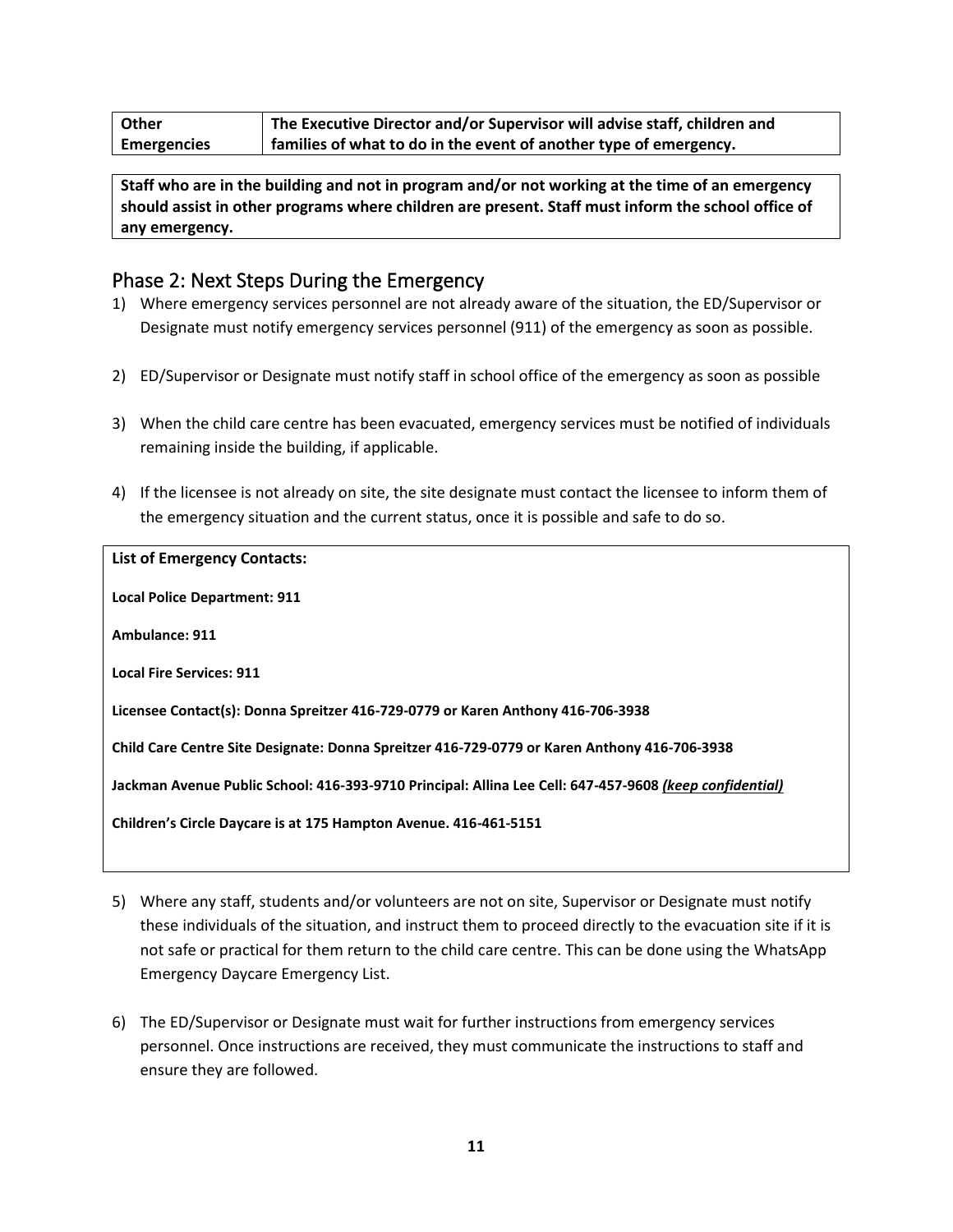- 7) Throughout the emergency, staff will:
	- help keep children calm;
	- take attendance to ensure that all children are accounted for;
	- conduct ongoing visual checks and head counts of children;
	- maintain constant supervision of the children; and
	- engage children in activities, where possible.
- 8) In situations where injuries have been sustained, staff with first aid training will assist with administering first aid. Staff must inform emergency personnel of severe injuries requiring immediate attention and assistance.

| 8a) Procedures to Follow When "All-Clear" Notification is Given |                                                                                                                                                                                                                                                                                                                                                                                                                                                                                                                                                                                                                                                                                                            |  |  |
|-----------------------------------------------------------------|------------------------------------------------------------------------------------------------------------------------------------------------------------------------------------------------------------------------------------------------------------------------------------------------------------------------------------------------------------------------------------------------------------------------------------------------------------------------------------------------------------------------------------------------------------------------------------------------------------------------------------------------------------------------------------------------------------|--|--|
| <b>Procedures</b>                                               | 1)<br>The individual who receives the 'all-clear' from an authority must inform all<br>staff that the 'all-clear' has been given and that it is safe to return to the<br>child care centre.                                                                                                                                                                                                                                                                                                                                                                                                                                                                                                                |  |  |
|                                                                 | 2)<br>Designated staff that have assisted individuals with medical and/or special<br>needs with exiting the building will assist and accompany these individuals<br>with returning to the child care centre.                                                                                                                                                                                                                                                                                                                                                                                                                                                                                               |  |  |
|                                                                 | 3) Staff must:<br>take attendance to ensure all children are accounted for;<br>escort children back to their program room(s), where applicable;<br>take attendance upon returning to the program room(s) to ensure that<br>٠<br>all children are accounted for; where applicable; and<br>re-open closed/sealed blinds, windows and doors.<br>$\bullet$                                                                                                                                                                                                                                                                                                                                                     |  |  |
|                                                                 | 4)<br>The Executive Director will determine if operations will resume and<br>communicate this decision to staff.                                                                                                                                                                                                                                                                                                                                                                                                                                                                                                                                                                                           |  |  |
| <b>Communication</b><br>with parents/<br>guardians              | As soon as possible, The ED/Supervisor/AA or Designate must notify<br>1)<br>parents/guardians of the emergency situation and that the all-clear has<br>been given. This should be done using the Daycare's Mail Chimp account.<br>Where disasters have occurred that did not require evacuation of the child<br>2)<br>care centre, the ED/Supervisor or Designate must provide a notice of the<br>incident to parents/guardians by email.<br>If normal operations do not resume the same day that an emergency<br>3)<br>situation has taken place, the ED/Supervisor must provide<br>parents/guardians with information as to when and how normal<br>operations will resume as soon as this is determined. |  |  |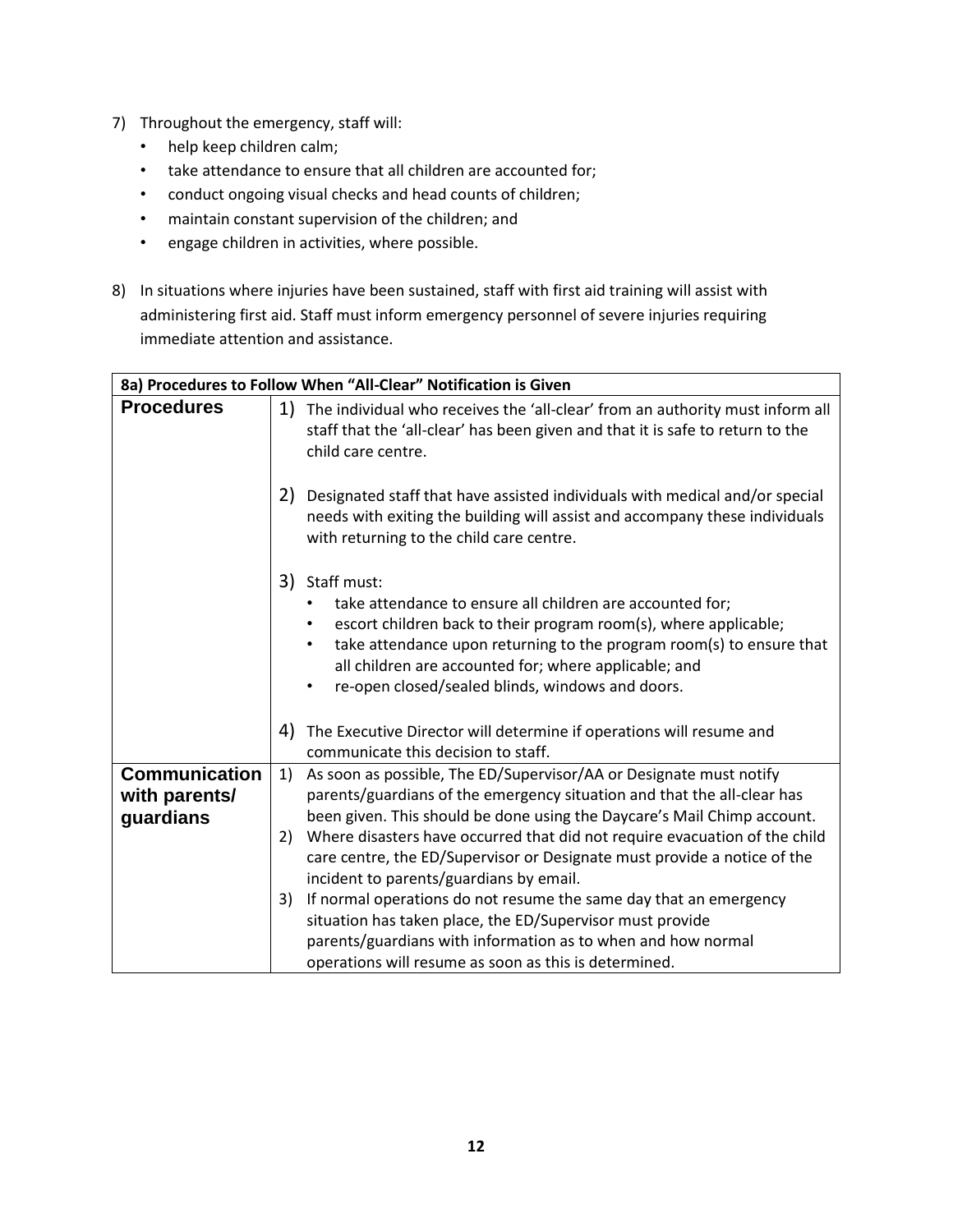| 8b) Procedures to Follow When "Unsafe to Return" Notification is Given |                                                                                                                                                                                                                                                                              |  |
|------------------------------------------------------------------------|------------------------------------------------------------------------------------------------------------------------------------------------------------------------------------------------------------------------------------------------------------------------------|--|
| <b>Procedures</b>                                                      | The individual who receives the 'unsafe to return' notification from an<br>1)<br>authority must inform all staff of this direction and instruct them to<br>proceed from the meeting place to the evacuation site, or the site<br>determined by emergency services personnel. |  |
|                                                                        | Staff must take attendance to confirm that all children are accounted for,<br>2)<br>and escort children to the evacuation site.                                                                                                                                              |  |
|                                                                        | Designated staff that have assisted individuals with medical and/or special<br>3)<br>needs with exiting the building will assist and accompany these individuals<br>to the evacuation site.                                                                                  |  |
|                                                                        | The ED or Supervisor will post a note for parents/guardians on the child<br>4)<br>care centre entrance with information on the evacuation site, where it is<br>possible and safe to do so.                                                                                   |  |
|                                                                        | 5)<br>Upon arrival at the evacuation site, staff must:<br>remain calm;                                                                                                                                                                                                       |  |
|                                                                        | take attendance to ensure all children are accounted for;<br>help keep children calm;                                                                                                                                                                                        |  |
|                                                                        | engage children in activities, where possible;<br>$\bullet$<br>conduct ongoing visual checks and head counts of children;<br>$\bullet$                                                                                                                                       |  |
|                                                                        | maintain constant supervision of the children;<br>$\bullet$                                                                                                                                                                                                                  |  |
|                                                                        | keep attendance as children are picked up by their parents, guardians<br>$\bullet$<br>or authorized pick-up persons; and                                                                                                                                                     |  |
|                                                                        | remain at the evacuation site until all children have been picked up.<br>$\bullet$                                                                                                                                                                                           |  |
| <b>Communication</b><br>with parents/<br>guardians                     | 1) Upon arrival at the emergency evacuation site, the ED/Supervisor or AA will<br>notify parents/guardians of the emergency situation, evacuation and the<br>location to pick up their children. This can be done by email using Mail Chimp.                                 |  |
|                                                                        | 2) Where possible, the Admin Assistant will update the child care centre's                                                                                                                                                                                                   |  |
|                                                                        | voicemail box as soon as possible to inform parents/guardians that the child<br>care centre has been evacuated, and include the details of the evacuation site                                                                                                               |  |
|                                                                        | location and contact information in the message.                                                                                                                                                                                                                             |  |
| <b>Communication</b>                                                   | Internal: During an Emergency they Daycare will use email, text and/or                                                                                                                                                                                                       |  |
| <b>During and</b>                                                      | WhatsAp to communicate with staff. Try not to contact the office unless you                                                                                                                                                                                                  |  |
| <b>Emergency</b>                                                       | have an emergency situation in your room (i.e. medical, safety).                                                                                                                                                                                                             |  |
|                                                                        | External: Communication with external contacts will be done by the Principal<br>or Designate or the Daycare Management Staff or Designate, unless other staff                                                                                                                |  |
|                                                                        | are requested for support. All staff should have cell phone on, but on silent.                                                                                                                                                                                               |  |
|                                                                        | Students should turn cell phones off.                                                                                                                                                                                                                                        |  |
|                                                                        | Media: The only person to speak to the media will be designated by the TDSB                                                                                                                                                                                                  |  |
|                                                                        | or Daycare Board. Should you be approached by the media, please respond "no                                                                                                                                                                                                  |  |
|                                                                        | comment" and direct them to the appropriate person.                                                                                                                                                                                                                          |  |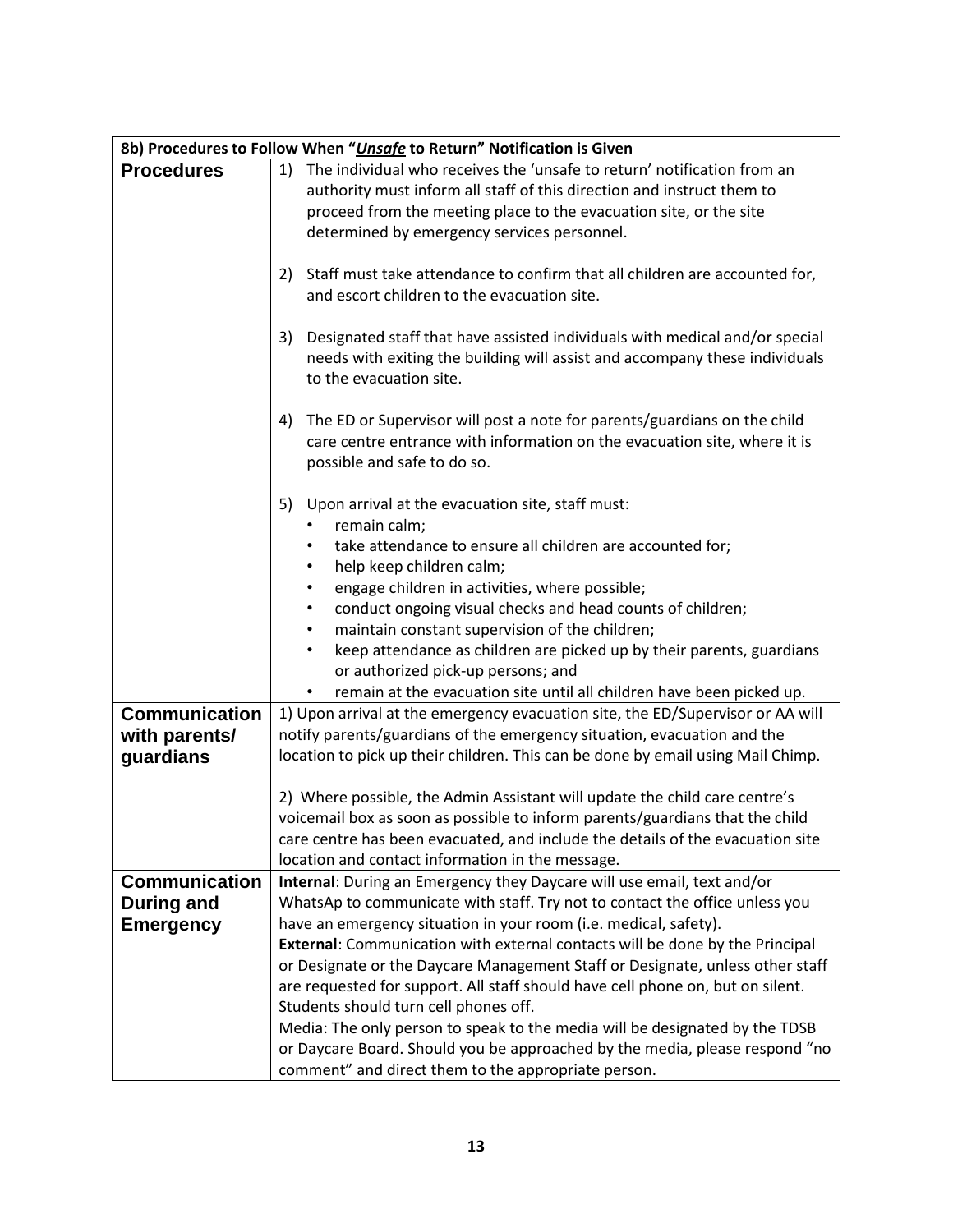**Staff will document any accidents or injuries and attend to the needs of the children as needed by providing comfort, first aid, water, snacks, etc.** 

| <b>Missing</b><br><b>Student</b><br><b>Protocol at</b><br><b>Jackman</b> | Within 1st Minute: Office will announce "We have a CODE YELLOW, room<br>$\bullet$<br>" Principal / VP / Designate must be immediately notified.<br>1-3 Minutes: OA stays in office and P/VP/Secretary begin search<br>$\bullet$<br>3 mins: All call over PA * All teachers on prep, report to Office to get<br>$\bullet$<br>student description.<br>At 5 mins: Call 911 if student is not located.<br>$\bullet$ |
|--------------------------------------------------------------------------|-----------------------------------------------------------------------------------------------------------------------------------------------------------------------------------------------------------------------------------------------------------------------------------------------------------------------------------------------------------------------------------------------------------------|
| If a student                                                             | Kindergarten children are picked up from their school classrooms at 3:15 each                                                                                                                                                                                                                                                                                                                                   |
| does not report                                                          | day. Daycare and TDSB staff verbally connect to ensure each child is accounted                                                                                                                                                                                                                                                                                                                                  |
| to Daycare at                                                            | for.                                                                                                                                                                                                                                                                                                                                                                                                            |
| lunch or after                                                           | Children in Grades 1-6 walk on their own to the designated Daycare room. This                                                                                                                                                                                                                                                                                                                                   |
| school                                                                   | typically takes 5-10 minutes.                                                                                                                                                                                                                                                                                                                                                                                   |
|                                                                          | If a child has not come to Daycare within 10 minutes, staff should:                                                                                                                                                                                                                                                                                                                                             |
|                                                                          | Check phone messages to see if child is absent<br>1)                                                                                                                                                                                                                                                                                                                                                            |
|                                                                          | 2)<br>Phone their classroom to ask the teacher is the child is absent                                                                                                                                                                                                                                                                                                                                           |
|                                                                          | 3)<br>Check school attendance in school office to see if child is absent                                                                                                                                                                                                                                                                                                                                        |
|                                                                          | Ask the school to make an announcement<br>4)                                                                                                                                                                                                                                                                                                                                                                    |
|                                                                          | 5)<br>Check Daycare office to see if an email came in saying child is absent                                                                                                                                                                                                                                                                                                                                    |
|                                                                          | Call the Daycare Office so that other staff can help you search<br>6)                                                                                                                                                                                                                                                                                                                                           |
|                                                                          | If there is no evidence that the child is absent, phone both parents cell<br>7)                                                                                                                                                                                                                                                                                                                                 |
|                                                                          | phones, then work phones. Keep calling and leaving detailed messages                                                                                                                                                                                                                                                                                                                                            |
|                                                                          | including phone number and extension. Keep calling until you reach a                                                                                                                                                                                                                                                                                                                                            |
|                                                                          | parent or ask Office staff to email. Try NOT to panic parent. A suggestion is                                                                                                                                                                                                                                                                                                                                   |
|                                                                          | to say, "Hi, it's calling from Jackman Community Daycare. Your child X                                                                                                                                                                                                                                                                                                                                          |
|                                                                          | did not report to Daycare after school. We are hoping s/he is absent or was                                                                                                                                                                                                                                                                                                                                     |
|                                                                          | picked up already and you just forgot to tell us. Please call me back ASAP                                                                                                                                                                                                                                                                                                                                      |
|                                                                          | at 416-466-8715, EXT "                                                                                                                                                                                                                                                                                                                                                                                          |
|                                                                          |                                                                                                                                                                                                                                                                                                                                                                                                                 |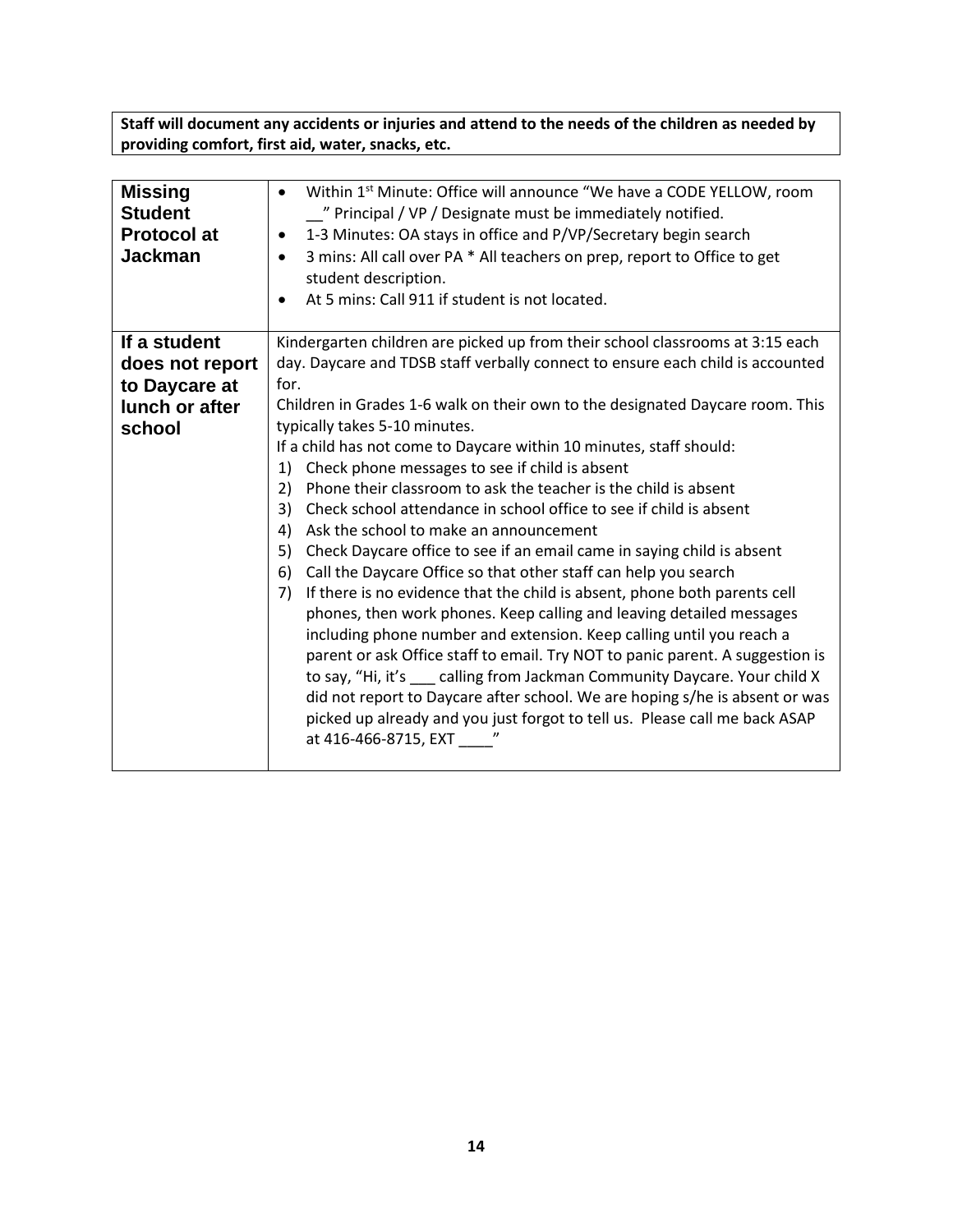| <b>Procedures for</b>                  | Which are Ellier Berley preaderent has Eliacal<br>Procedures for resuming normal operations will depend on the nature of the |
|----------------------------------------|------------------------------------------------------------------------------------------------------------------------------|
| <b>Resuming</b>                        | emergency but shall include at minimum the following: 1) Inform Ministry of                                                  |
| <b>Normal</b>                          | Education Program Advisor of the situation; 2) Inform City of Toronto                                                        |
|                                        |                                                                                                                              |
| <b>Operations</b>                      | Childcare Consultant; 3) Inform Insurance Company; 4) Inform caterer of                                                      |
| E.g. where, applicable,                | relocation or cancellation of meals.                                                                                         |
| reopening the child                    |                                                                                                                              |
| care centre, contacting                |                                                                                                                              |
| the Ministry of                        |                                                                                                                              |
| <b>Education Program</b>               |                                                                                                                              |
| Advisor, responding to                 |                                                                                                                              |
| media and community                    |                                                                                                                              |
| inquiries, contacting<br>the insurance |                                                                                                                              |
| company, informing                     |                                                                                                                              |
| the caterer,                           |                                                                                                                              |
| temporarily relocating,                |                                                                                                                              |
| etc.                                   |                                                                                                                              |
| <b>Procedures for</b>                  | The ED/Supervisor will meet with staff to assess the situation and provide                                                   |
|                                        | them with website and phone numbers of assistance through our extended                                                       |
| <b>Providing</b>                       |                                                                                                                              |
| <b>Support to</b>                      | health plan. The Daycare will contact specialists trained in supporting children                                             |
| <b>Children and</b>                    | and staff and provide workshops or assistance as needed. The Board of                                                        |
| <b>Staff who</b>                       | Directors is responsible for establishing a budget to support any crisis                                                     |
| <b>Experience</b>                      | counselling.                                                                                                                 |
| <b>Distress</b>                        |                                                                                                                              |
|                                        |                                                                                                                              |
| <b>Procedures for</b>                  | The ED/Supervisor and/or Board representative must debrief staff, children                                                   |
| <b>Debriefing</b>                      | and parents/guardians after the emergency. Depending on the nature of the                                                    |
| <b>Staff, Children</b>                 | emergency this could be done by email, notice or town hall meeting.                                                          |
| and Parents/                           |                                                                                                                              |
| <b>Guardians</b>                       |                                                                                                                              |
| Include, where,                        |                                                                                                                              |
| applicable, details                    |                                                                                                                              |
| about when and how                     |                                                                                                                              |
| the debrief(s) will take               |                                                                                                                              |
| place, etc.                            |                                                                                                                              |

## Phase 3: Recovery (After an Emergency Situation has Ended)

#### **A Note to Parents**

The above evacuation procedure and attached map are to advise you of the plan that Jackman Community Daycare has put in place in the event of an evacuation. Please make yourself familiar with the location of Children's Circle Daycare which is our evacuation centre.

We hope that we never have to use our evacuation procedure, but you can be assured that if we do, the staff are trained to follow through with a smooth and expedient evacuation.

In the event that an evacuation occurs when your child is participating in a school extra-curricular activity, your child is subject to the school's evacuation policy. The Daycare is not responsible for your child when they are participating in extra-curricular activities.